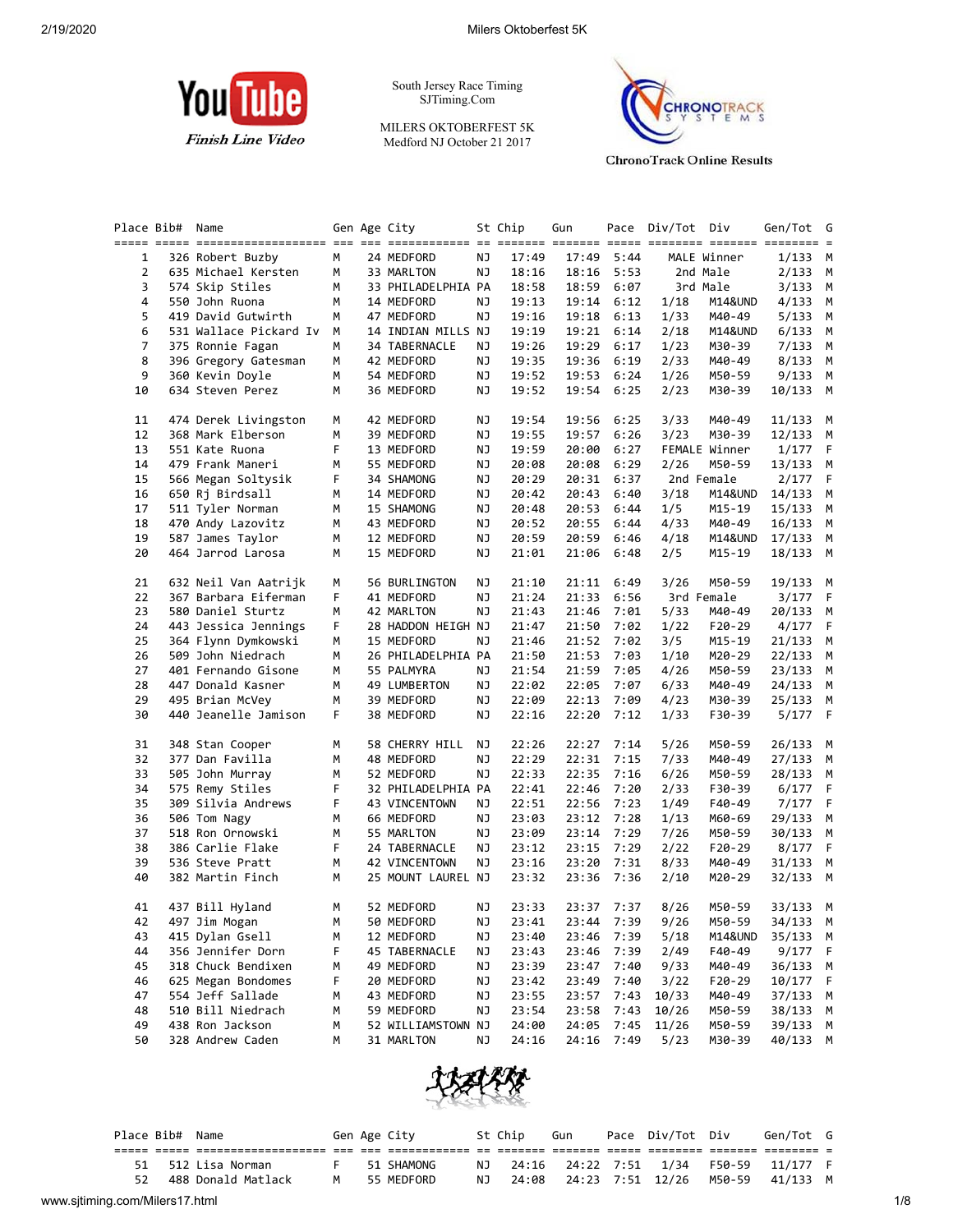| 53  | 560 Olivia Sheasley       | F | 26 VINCENTOWN      | NJ        | 24:17 | 24:24 | 7:52 | 4/22  | $F20-29$           | 12/177 | F |
|-----|---------------------------|---|--------------------|-----------|-------|-------|------|-------|--------------------|--------|---|
| 54  | 633 Sarah Cawley          | F | 15 MEDFORD         | ΝJ        | 24:33 | 24:34 | 7:55 | 1/3   | $F15-19$           | 13/177 | F |
| 55  | 590 Karen Tennant         | F | 42 MEDFORD         | ΝJ        | 24:31 | 24:36 | 7:55 | 3/49  | F40-49             | 14/177 | F |
| 56  | 445 Lisa Jones            | F | 55 MEDFORD         | <b>NJ</b> | 24:38 | 24:42 | 7:57 | 2/34  | F50-59             | 15/177 | F |
| 57  | 573 Kelly Stephen         | F | 42 MEDFORD LAKE NJ |           | 24:35 | 24:44 | 7:58 | 4/49  | F40-49             | 16/177 | F |
| 58  | 526 Pamela Pearlman       | F | 42 BERLIN          | NJ        | 24:39 | 24:47 | 7:59 | 5/49  | F40-49             | 17/177 | F |
| 59  | 579 Liam Stoud            | М | 11 MEDFORD         | ΝJ        | 24:43 | 24:48 | 7:59 | 6/18  | M14&UND            | 42/133 | M |
| 60  | 613 Gina Woodward         | F | 52 MEDFORD         | NJ        | 24:45 | 24:49 | 8:00 | 3/34  | F50-59             | 18/177 | F |
|     |                           |   |                    |           |       |       |      |       |                    |        |   |
| 61  | 385 Laura Finelli         | F | 11 MEDFORD         | NJ        | 24:47 | 24:52 | 8:01 | 1/19  | <b>F14&amp;UND</b> | 19/177 | F |
| 62  | 595 Dawn Trandahl         | F | 56 HAINESPORT      | ΝJ        | 24:57 | 24:59 | 8:03 | 4/34  | F50-59             | 20/177 | F |
| 63  | 327 Rob Byer              | M | 34 CROYDON         | PA        | 24:45 | 25:02 | 8:04 | 6/23  | M30-39             | 43/133 | М |
| 64  | 408 Michael Gownley       | м | 46 SOUTHAMPTON     | NJ        | 25:03 | 25:03 | 8:04 | 11/33 | M40-49             | 44/133 | М |
| 65  | 303 Debbie Alessandrini F |   | 54 MEDFORD         | <b>NJ</b> | 25:03 | 25:07 | 8:05 | 5/34  | F50-59             | 21/177 | F |
| 66  | 548 Jon Rumpf             | м | 49 WILLIAMSTOWN NJ |           | 25:02 | 25:12 | 8:07 | 12/33 | M40-49             | 45/133 | M |
| 67  | 361 Pamela Duncan         | F | 25 BROOKLYN        | NY        | 25:09 | 25:12 | 8:07 | 5/22  | F20-29             | 22/177 | F |
| 68  | 418 David Gutekunst       | M | 54 MEDFORD         | ΝJ        | 25:11 | 25:18 | 8:09 | 13/26 | M50-59             | 46/133 | M |
| 69  | 621 Nora Zurzolo          | F | 57 MEDFORD         | NJ        | 25:17 | 25:20 | 8:10 | 6/34  | F50-59             | 23/177 | F |
| 70  | 645 Eric Forte            | М | 43 MEDFORD         | ΝJ        | 25:05 | 25:24 | 8:11 | 13/33 | M40-49             | 47/133 | M |
|     |                           |   |                    |           |       |       |      |       |                    |        |   |
| 71  | 562 Derek Singkamanand    | М | 23 MARLTON         | NJ        | 25:19 | 25:24 | 8:11 | 3/10  | M20-29             | 48/133 | M |
| 72  | 331 Ray Cantarella        | м | 60 MARLTON         | ΝJ        | 25:20 | 25:25 | 8:11 | 2/13  | M60-69             | 49/133 | М |
| 73  | 381 Max Finch             | M | 27 PHILADELPHIA PA |           | 25:16 | 25:32 | 8:13 | 4/10  | M20-29             | 50/133 | M |
| 74  | 455 Claudia Koch          | F | 12 MEDFORD LAKE NJ |           | 25:26 | 25:32 | 8:14 | 2/19  | <b>F14&amp;UND</b> | 24/177 | F |
| 75  | 383 Patti Ann Finch       | F | 51 MEDFORD         | ΝJ        | 25:30 | 25:33 | 8:14 | 7/34  | F50-59             | 25/177 | F |
| 76  | 487 Boaz Matlack          | М | 18 MEDFORD         | ΝJ        | 25:21 | 25:34 | 8:14 | 4/5   | M15-19             | 51/133 | М |
| 77  | 403 Jayme Golden          | M | 33 MOUNT LAUREL NJ |           | 25:27 | 25:35 | 8:14 | 7/23  | M30-39             | 52/133 | М |
| 78  | 384 Bernie Finch          | M | 54 MEDFORD         | NJ        | 25:42 | 25:45 | 8:18 | 14/26 | M50-59             | 53/133 | M |
| 79  | 409 Shepherd Graver       | M | 8 MEDFORD          | NJ        | 25:49 | 25:50 | 8:19 | 7/18  | M14&UND            | 54/133 | M |
| 80  | 555 Sara Scheirman        | F | 26 PHILADELPHIA PA |           | 25:40 | 25:56 | 8:21 | 6/22  | F20-29             | 26/177 | F |
|     |                           |   |                    |           |       |       |      |       |                    |        |   |
| 81  | 453 Michael Koch          | M | 39 MEDFORD         | NJ        | 25:55 | 25:59 | 8:22 | 8/23  | M30-39             | 55/133 | М |
| 82  | 460 Katerina Kyrtatas     | F | 13 MEDFORD         | ΝJ        | 25:51 | 26:04 | 8:24 | 3/19  | F14&UND            | 27/177 | F |
| 83  | 450 Bill Kettelberger     | M | 54 HAINESPORT      | ΝJ        | 26:12 | 26:12 | 8:26 | 15/26 | M50-59             | 56/133 | M |
| 84  | 652 Babe Finelli          | M | 09 MEDFORD         | NJ        | 26:28 | 26:33 | 8:33 | 8/18  | M14&UND            | 57/133 | M |
| 85  | 491 John McBride          | M | 43 MEDFORD         | ΝJ        | 26:29 | 26:38 | 8:35 | 14/33 | M40-49             | 58/133 | M |
| 86  | 366 Thomas Dymkowski      | М | 47 MEDFORD         | <b>NJ</b> | 26:27 | 26:42 | 8:36 | 15/33 | M40-49             | 59/133 | M |
| 87  | 311 John Bahm             | M | 60 TABERNACLE      | NJ        | 26:37 | 26:44 | 8:36 | 3/13  | M60-69             | 60/133 | M |
| 88  | 405 Mike Gollotto         | М | 40 MEDFORD         | NJ        | 26:30 | 26:45 | 8:37 | 16/33 | M40-49             | 61/133 | М |
| 89  | 428 Terry Herbert         | м | 42 MARLTON         | ΝJ        | 26:31 | 26:47 | 8:38 | 17/33 | M40-49             | 62/133 | М |
| 90  | 345 Stephen Cicirelli     | М | 32 ROSELAND        | ΝJ        | 26:48 | 26:54 | 8:40 | 9/23  | M30-39             | 63/133 | M |
| 91  | 630 Ron Willoughby        | м | 58 MEDFORD         | ΝJ        | 26:51 | 26:55 | 8:40 | 16/26 | M50-59             | 64/133 | М |
| 92  | 365 Wendy Dymkowski       | F | 48 MEDFORD         | NJ        | 26:42 | 26:57 | 8:41 | 6/49  | F40-49             | 28/177 | F |
| 93  | 423 Marieann Harp         | F | 29 EGG HARBOR C NJ |           | 26:57 | 27:05 | 8:43 | 7/22  | F20-29             | 29/177 | F |
| 94  | 424 Ryan Harp             | М | 32 EGG HARBOR C NJ |           | 26:58 | 27:06 | 8:44 | 10/23 | M30-39             | 65/133 | M |
| 95  | 592 Sean Thiemann         | M | 37 MARLTON         | ΝJ        | 26:56 | 27:08 | 8:44 | 11/23 | M30-39             | 66/133 | М |
| 96  | 330 Rusty Cahill          | M | 53 MEDFORD         | ΝJ        | 26:55 | 27:09 | 8:45 | 17/26 | M50-59             | 67/133 | M |
| 97  | 315 Nicole Barbara        | F | 21 SWEDESBORO      | ΝJ        | 26:47 | 27:09 | 8:45 | 8/22  | F20-29             | 30/177 | F |
| 98  | 319 Carolyn Bernacki      | F | 34 DELRAN          | ΝJ        | 26:59 | 27:14 | 8:46 | 3/33  | F30-39             | 31/177 | F |
| 99  | 320 Jonathan Bernacki     | М | 36 DELRAN          | <b>NJ</b> | 27:03 | 27:15 | 8:47 | 12/23 | M30-39             | 68/133 | M |
| 100 | 628 Bob Young             | M | 67 MARLTON         | ΝJ        | 27:15 | 27:16 | 8:47 | 4/13  | M60-69             | 69/133 | M |
|     |                           |   |                    |           |       |       |      |       |                    |        |   |



| Place Bib# | Name                 |                         | Gen Age City        |      | St Chip | Gun   |      | Pace Div/Tot | Div                | Gen/Tot G |          |
|------------|----------------------|-------------------------|---------------------|------|---------|-------|------|--------------|--------------------|-----------|----------|
|            | ==================== | $=$ $=$ $=$ $=$ $=$ $=$ |                     | $==$ |         |       |      |              |                    |           |          |
| 101        | 350 Jeff Corbett     | м                       | 33 MARLTON          | ΝJ   | 27:07   | 27:20 | 8:48 | 13/23        | M30-39             | 70/133 M  |          |
| 102        | 387 Mary Flynn       | F                       | 55 MEDFORD          | ΝJ   | 27:17   | 27:23 | 8:49 | 8/34         | F50-59             | 32/177 F  |          |
| 103        | 322 Peter Brandt     | м                       | 55 MICKLETON        | ΝJ   | 27:20   | 27:26 | 8:50 | 18/26        | M50-59             | 71/133 M  |          |
| 104        | 513 Joseph Obrien    | M                       | 24 BRIGANTINE       | NJ.  | 27:28   | 27:28 | 8:51 | 5/10         | M20-29             | 72/133 M  |          |
| 105        | 517 Nicole Orchard   | F                       | <b>48 CLEMENTON</b> | NJ.  | 27:09   | 27:29 | 8:51 | 7/49         | F40-49             | 33/177 F  |          |
| 106        | 402 Julie Golden     | F                       | 43 NEW YORK         | NΥ   | 27:23   | 27:32 | 8:52 | 8/49         | F40-49             | 34/177 F  |          |
| 107        | 339 Owen Chin        | M                       | 12 EAST WINDSOR     | NJ.  | 27:25   | 27:35 | 8:53 | 9/18         | <b>M14&amp;UND</b> | 73/133 M  |          |
| 108        | 639 Ed Crane         | м                       | 64 MEDFORD          | ΝJ   | 27:30   | 27:36 | 8:53 | 5/13         | M60-69             | 74/133    | <b>M</b> |
| 109        | 508 Sue Niedrach     | F                       | 56 MEDFORD          | ΝJ   | 27:33   | 27:37 | 8:54 | 9/34         | F50-59             | 35/177    | - F      |
| 110        | 515 Melissa Olkowski | F.                      | 37 MEDFORD          | NJ.  | 27:33   | 27:39 | 8:54 | 4/33         | F30-39             | 36/177 F  |          |
|            |                      |                         |                     |      |         |       |      |              |                    |           |          |
| 111        | 605 Leslie Westhead  | F.                      | 56 MEDFORD          | NJ   | 27:29   | 27:39 | 8:54 | 10/34        | F50-59             | 37/177 F  |          |
| 112        | 369 Robert Ellis     | м                       | 74 MEDFORD          | NJ.  | 27:38   | 27:45 | 8:56 | 1/2          | M70+               | 75/133    | M        |
| 113        | 567 Nora Sooy        | F                       | 36 MARLTON          | NJ   | 27:28   | 27:48 | 8:57 | 5/33         | F30-39             | 38/177    | - F      |
| 114        | 603 Khaleel Watkins  | м                       | 32 SICKLERVILLE     | NJ   | 27:38   | 27:48 | 8:57 | 14/23        | M30-39             | 76/133    | M        |
| 115        | 644 Katie Freund     | F                       | 11 MEDFORD          | ΝJ   | 27:31   | 27:49 | 8:58 | 4/19         | <b>F14&amp;UND</b> | 39/177    | F        |
| 116        | 653 Daniel Finelli   | м                       | 7 MEDFORD           | NJ.  | 27:46   | 27:51 | 8:58 | 10/18        | <b>M14&amp;UND</b> | 77/133    | M        |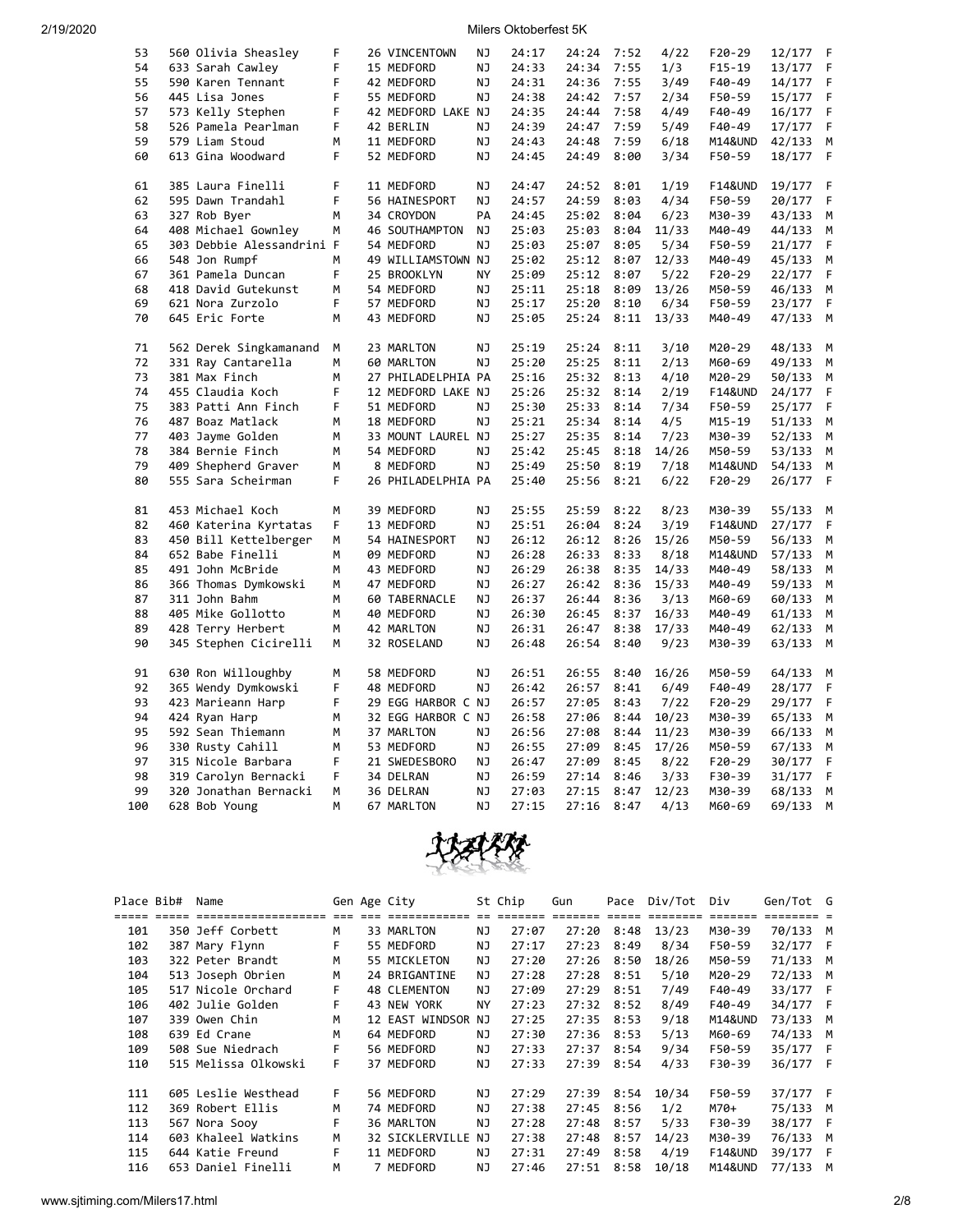| 2/19/2020 |  |  |  |
|-----------|--|--|--|

2020 Milers Oktoberfest 5K

| 117 | 624 Rj Hunnewell      | м | 11 MEDFORD            | NJ        | 27:33 | 27:53 | 8:59 | 11/18 | <b>M14&amp;UND</b> | 78/133 | M   |
|-----|-----------------------|---|-----------------------|-----------|-------|-------|------|-------|--------------------|--------|-----|
| 118 | 433 Maya Hunnewell    | F | 42 MEDFORD            | NJ        | 27:34 | 27:53 | 8:59 | 9/49  | F40-49             | 40/177 | F   |
| 119 | 577 Bob Stiles        | M | 62 SOUTHBURY          | <b>CT</b> | 28:01 | 28:01 | 9:01 | 6/13  | M60-69             | 79/133 | M   |
| 120 | 537 Sarah Prawdzik    | F | 55 MEDFORD            | NJ        | 27:50 | 28:02 | 9:02 | 11/34 | F50-59             | 41/177 | - F |
|     |                       |   |                       |           |       |       |      |       |                    |        |     |
| 121 | 514 Michael O'Brien   | M | 28 MOUNT LAUREL NJ    |           | 27:54 | 28:06 | 9:03 | 6/10  | M20-29             | 80/133 | M   |
| 122 | 576 Bill Stiles       | M | 60 MEDFORD            | NJ        | 27:58 | 28:09 | 9:04 | 7/13  | M60-69             | 81/133 | M   |
| 123 | 638 Sarah Ko          | F | 11 MEDFORD            | NJ        | 27:56 | 28:13 | 9:05 | 5/19  | <b>F14&amp;UND</b> | 42/177 | F   |
| 124 | 484 Edward Martino    | M | 8 MEDFORD             | <b>NJ</b> | 27:57 | 28:16 | 9:06 | 12/18 | <b>M14&amp;UND</b> | 82/133 | M   |
| 125 | 462 Mindi Lamb        | F | 34 SOUTHAMPTON        | NJ        | 28:12 | 28:20 | 9:08 | 6/33  | F30-39             | 43/177 | F   |
| 126 | 485 Sara Martino      | F | 40 MEDFORD            | <b>NJ</b> | 28:05 | 28:23 | 9:09 | 10/49 | F40-49             | 44/177 | F   |
| 127 | 480 Paul Marmino      | M | 36 MEDFORD            | NJ        | 28:18 | 28:25 | 9:09 | 15/23 | M30-39             | 83/133 | M   |
| 128 | 538 Patrick Progar    | M | 57 MEDFORD            | NJ        | 28:16 | 28:26 | 9:09 | 19/26 | M50-59             | 84/133 | M   |
| 129 | 612 Donald Wilmot     | M | 43 MEDFORD LAKE NJ    |           | 28:11 | 28:28 | 9:10 | 18/33 | M40-49             | 85/133 | M   |
| 130 | 543 Frank Romond      | M | 60 LUMBERTON          | <b>NJ</b> | 28:23 | 28:28 | 9:10 | 8/13  | M60-69             | 86/133 | M   |
|     |                       |   |                       |           |       |       |      |       |                    |        |     |
| 131 | 358 Maya Doshi        | F | 12 MEDFORD            | NJ        | 28:23 | 28:33 | 9:12 | 6/19  | <b>F14&amp;UND</b> | 45/177 | - F |
| 132 | 357 Tracy Doshi       | F | 48 MEDFORD            | NJ        | 28:26 | 28:36 | 9:12 | 11/49 | F40-49             | 46/177 | F   |
| 133 | 355 James Dixon       | м | 65 MEDFORD            | <b>NJ</b> | 28:21 | 28:36 | 9:13 | 9/13  | M60-69             | 87/133 | М   |
| 134 | 417 Karen Gutekunst   | F | 54 MEDFORD            | NJ        | 28:37 | 28:37 | 9:13 | 12/34 | F50-59             | 47/177 | F   |
| 135 | 483 Liv Martino       | F | 11 MEDFORD            | <b>NJ</b> | 28:28 | 28:45 | 9:16 | 7/19  | <b>F14&amp;UND</b> | 48/177 | F   |
| 136 | 589 Lori Tellechea    | F | 48 MEDFORD            | NJ        | 28:26 | 28:45 | 9:16 | 12/49 | F40-49             | 49/177 | F   |
| 137 | 516 Tyler Omans       | м | 13 MEDFORD            | <b>NJ</b> | 28:43 | 29:05 | 9:22 | 13/18 | M14&UND            | 88/133 | М   |
| 138 | 490 Shauna McAdam     | F | <b>30 MARLTON</b>     | NJ        | 29:01 | 29:08 | 9:23 | 7/33  | F30-39             | 50/177 | F   |
| 139 | 476 Jean Lizzio       | F | 65 BERLIN             | NJ        | 28:56 | 29:12 | 9:24 | 1/12  | F60-69             | 51/177 | F   |
| 140 | 465 Tom Larosa        | M | 47 MEDFORD            | <b>NJ</b> | 29:07 | 29:19 | 9:27 | 19/33 | M40-49             | 89/133 | M   |
|     |                       |   |                       |           |       |       |      |       |                    |        |     |
| 141 | 392 Ed Gamble         | М | 45 MEDFORD            | ΝJ        | 29:22 | 29:34 | 9:31 | 20/33 | M40-49             | 90/133 | M   |
| 142 | 393 Maria Gamble      | F | 44 MEDFORD            | NJ        | 29:21 | 29:34 | 9:31 | 13/49 | F40-49             | 52/177 | F   |
| 143 | 598 Sean Waldron      | М | <b>38 NEW ORLEANS</b> | LA        | 29:13 | 29:37 | 9:32 | 16/23 | M30-39             | 91/133 | M   |
| 144 | 546 Kaitlyn Ronkowski | F | 11 MEDFORD            | NJ        | 29:18 | 29:38 | 9:32 | 8/19  | <b>F14&amp;UND</b> | 53/177 | F   |
| 145 | 426 Rose Hartmann     | F | 50 MEDFORD            | NJ        | 29:25 | 29:43 | 9:34 | 13/34 | F50-59             | 54/177 | F   |
| 146 | 591 Andrea Theodore   | F | 27 SUCCASUNNA         | NJ        | 29:33 | 29:50 | 9:37 | 9/22  | $F20-29$           | 55/177 | F   |
| 147 | 647 Ayoka Francis     | F | 28 MARLTON            | NJ        | 29:43 | 29:55 | 9:38 | 10/22 | $F20-29$           | 56/177 | F   |
| 148 | 493 Stacy McClintock  | F | 42 MEDFORD            | <b>NJ</b> | 29:40 | 29:58 | 9:39 | 14/49 | F40-49             | 57/177 | F   |
| 149 | 489 Lynn Mavracic     | F | 48 MEDFORD            | NJ        | 29:51 | 29:59 | 9:39 | 15/49 | F40-49             | 58/177 | F   |
| 150 | 607 Lauren Whitney    | F | 37 MEDFORD            | NJ        | 30:06 | 30:16 | 9:45 | 8/33  | F30-39             | 59/177 | - F |
|     |                       |   |                       |           |       |       |      |       |                    |        |     |



| Place Bib# | Name                  |   | Gen Age City       |           | St Chip | Gun   | Pace        | Div/Tot | Div                     | Gen/Tot G               |     |
|------------|-----------------------|---|--------------------|-----------|---------|-------|-------------|---------|-------------------------|-------------------------|-----|
|            |                       |   |                    |           |         |       |             |         | $=$ $=$ $=$ $=$ $=$ $=$ | $=$ $=$ $=$ $=$ $=$ $=$ |     |
| 151        | 353 John Diegidio     | M | 42 MEDFORD         | NJ        | 30:09   |       | 30:21 9:46  | 21/33   | M40-49                  | 92/133 M                |     |
| 152        | 581 Kathleen Sullivan | F | 50 NEW EGYPT       | ΝJ        | 30:01   | 30:21 | 9:46        | 14/34   | F50-59                  | 60/177                  | - F |
| 153        | 354 Joanna Distasi    | F | 64 MEDFORD         | NJ        | 30:15   | 30:21 | 9:47        | 2/12    | F60-69                  | 61/177                  | F   |
| 154        | 520 Donna Page        | F | 37 MEDFORD         | NJ        | 30:10   | 30:22 | 9:47        | 9/33    | F30-39                  | 62/177                  | F   |
| 155        | 564 Jo An Slominski   | F | 49 MEDFORD         | NJ        | 30:04   | 30:24 | 9:47        | 16/49   | F40-49                  | 63/177                  | F   |
| 156        | 432 Tammy Hudes       | F | 54 MEDFORD         | NJ        | 30:19   | 30:27 | 9:48        | 15/34   | F50-59                  | 64/177                  | - F |
| 157        | 436 Laurie Hyland     | F | 50 MEDFORD         | ΝJ        | 30:17   | 30:30 | 9:49        | 16/34   | F50-59                  | 65/177                  | F   |
| 158        | 626 Nicole Rains      | 2 | 35 CHERRY HILL     | NJ.       | 30:30   | 30:48 | 9:55        |         |                         | 1/1                     | 2   |
| 159        | 310 Beth Bahm         | F | 51 TABERNACLE      | ΝJ        | 30:48   |       | 30:55 9:58  | 17/34   | F50-59                  | 66/177                  | F   |
| 160        | 439 Jerome James      | M | 24 MEDFORD         | NJ        | 31:01   |       | 31:07 10:01 | 7/10    | M20-29                  | 93/133 M                |     |
|            |                       |   |                    |           |         |       |             |         |                         |                         |     |
| 161        | 631 Maurice Claybrook | M | 55 MEDFORD         | ΝJ        | 30:55   |       | 31:08 10:02 | 20/26   | M50-59                  | 94/133 M                |     |
| 162        | 597 Douglas Wagner    | M | 48 MEDFORD         | NJ        | 30:55   |       | 31:09 10:02 | 22/33   | M40-49                  | 95/133                  | M   |
| 163        | 570 Eric Spurka       | M | 32 MEDFORD         | NJ        | 31:00   |       | 31:13 10:03 | 17/23   | M30-39                  | 96/133                  | M   |
| 164        | 388 Kelly Fontana     | F | 27 MEDFORD         | <b>NJ</b> | 31:00   |       | 31:13 10:03 | 11/22   | $F20-29$                | 67/177                  | - F |
| 165        | 400 Michelle Gilbert  | F | 46 MARLTON         | NJ        | 31:08   |       | 31:15 10:04 | 17/49   | F40-49                  | 68/177                  | - F |
| 166        | 461 Michael Lafty     | M | 55 PHILADELPHIA PA |           | 31:04   |       | 31:18 10:05 | 21/26   | M50-59                  | 97/133                  | M   |
| 167        | 545 Maggie Ronkowski  | F | 11 MEDFORD         | NJ.       | 31:00   |       | 31:20 10:05 | 9/19    | <b>F14&amp;UND</b>      | 69/177                  | -F  |
| 168        | 544 Colleen Ronkowski | F | 40 MEDFORD         | NJ        | 31:01   |       | 31:20 10:06 | 18/49   | F40-49                  | 70/177                  | F   |
| 169        | 410 Ryan Graver       | F | 38 MEDFORD         | NJ        | 31:04   |       | 31:21 10:06 | 10/33   | F30-39                  | 71/177                  | F   |
| 170        | 313 Meredith Bandomer | F | 11 MEDFORD         | NJ        | 31:16   |       | 31:24 10:07 | 10/19   | <b>F14&amp;UND</b>      | 72/177 F                |     |
|            |                       |   |                    |           |         |       |             |         |                         |                         |     |
| 171        | 314 Brigid Bandomer   | F | 48 MEDFORD         | NJ.       | 31:16   |       | 31:25 10:07 | 19/49   | F40-49                  | 73/177 F                |     |
| 172        | 478 Marvin MacK       | м | 58 BLACKWOOD       | NJ        | 31:33   |       | 31:39 10:12 | 22/26   | M50-59                  | 98/133                  | M   |
| 173        | 329 Judy Cahill       | F | 52 MEDFORD         | NJ        | 31:40   |       | 31:57 10:17 | 18/34   | F50-59                  | 74/177                  | -F  |
| 174        | 481 Araceli Marquez   | F | 41 MARLTON         | NJ        | 31:54   |       | 31:59 10:18 | 20/49   | F40-49                  | 75/177                  | - F |
| 175        | 502 Farah Morgan      | F | 38 BERLIN          | ΝJ        | 31:39   |       | 32:00 10:18 | 11/33   | F30-39                  | 76/177                  | - F |
| 176        | 340 Benjamin Chin     | M | 14 EAST WINDSOR NJ |           | 31:52   |       | 32:03 10:19 | 14/18   | <b>M14&amp;UND</b>      | 99/133                  | M   |
| 177        | 416 Kate Gsell        | F | 12 MEDFORD         | NJ        | 32:04   |       | 32:13 10:23 | 11/19   | <b>F14&amp;UND</b>      | 77/177                  | F.  |
| 178        | 532 Kate Porter       | F | 59 MEDFORD         | NJ.       | 32:05   |       | 32:14 10:23 | 19/34   | F50-59                  | 78/177                  | F   |
| 179        | 414 Chris Gsell       | M | 44 MEDFORD         | NJ        | 32:08   |       | 32:17 10:24 | 23/33   | M40-49                  | 100/133                 | M   |
| 180        | 594 Vanessa Topuzoglu | F | 36 MEDFORD         | NJ        | 32:05   |       | 32:19 10:24 | 12/33   | F30-39                  | 79/177                  | F   |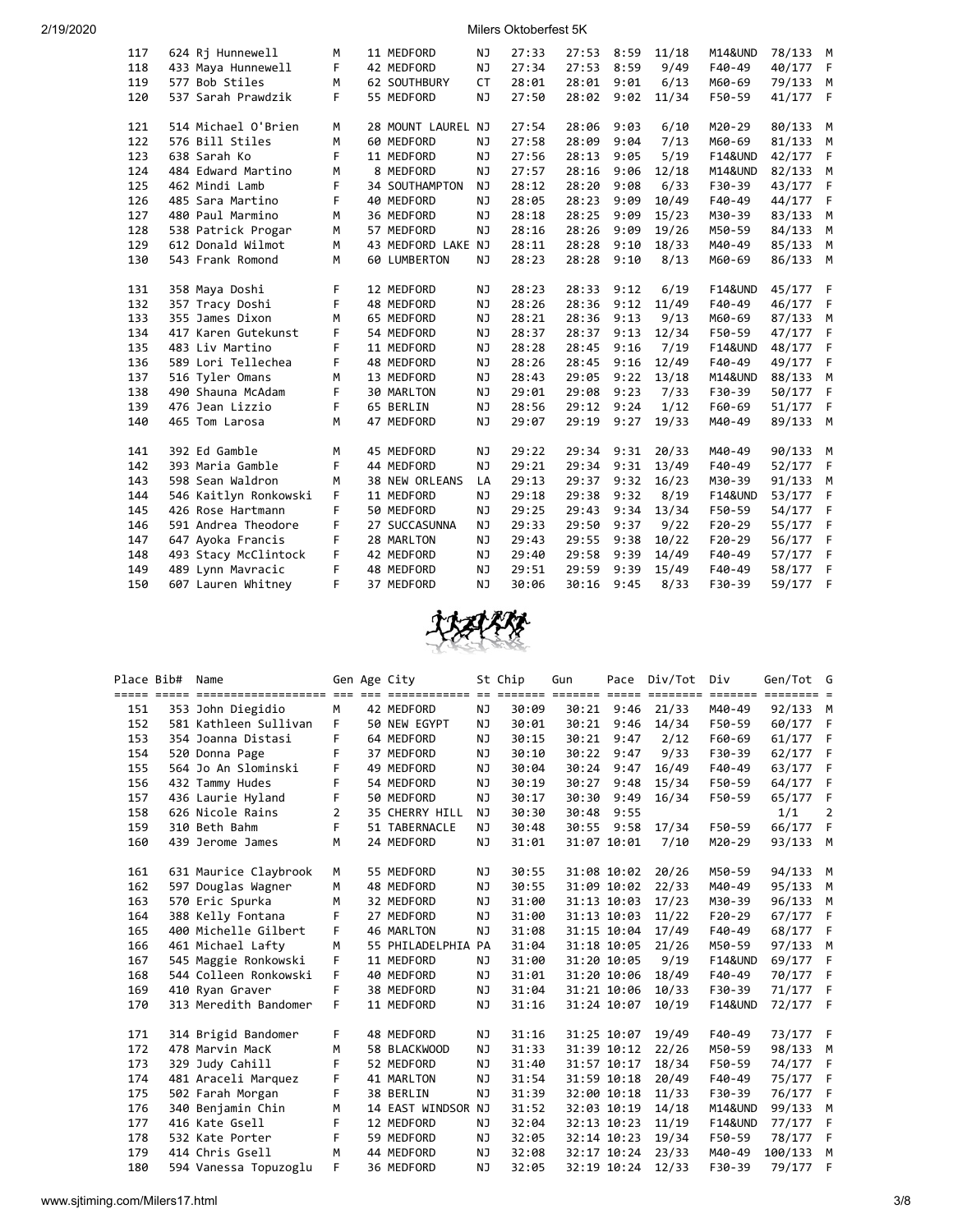| 181 | 482 Allyson Marsdale  | F  | 25 SECAUCUS           | NJ  | 32:14 | 32:21 10:25 | 12/22 | $F20-29$ | 80/177 F |   |
|-----|-----------------------|----|-----------------------|-----|-------|-------------|-------|----------|----------|---|
| 182 | 477 Samantha Loshiavo | F. | 27 SECAUCUS           | NJ  | 32:14 | 32:21 10:25 | 13/22 | $F20-29$ | 81/177 F |   |
| 183 | 398 Joshua Gatesman   | M  | 10 MEDFORD            | NJ  | 32:02 | 32:21 10:25 | 15/18 | M14&UND  | 101/133  | M |
| 184 | 542 Kim Robinson      | F  | 42 MARLTON            | NJ  | 32:14 | 32:22 10:25 | 21/49 | F40-49   | 82/177 F |   |
| 185 | 337 Jim Cheetham      | M  | 41 MOUNT LAUREL       | NJ  | 32:15 | 32:22 10:25 | 24/33 | M40-49   | 102/133  | M |
| 186 | 568 Christine Sopourn |    | 38 MEDFORD            | ΝJ  | 32:12 | 32:23 10:26 | 13/33 | F30-39   | 83/177 F |   |
| 187 | 549 Emily Rumpf       | F  | 20 WILLIAMSTOWN NJ    |     | 32:14 | 32:23 10:26 | 14/22 | $F20-29$ | 84/177 F |   |
| 188 | 601 Christine Waldron | F. | <b>30 CHERRY HILL</b> | NJ. | 32:14 | 32:35 10:30 | 14/33 | F30-39   | 85/177 F |   |
| 189 | 572 Danielle Starn    | F. | 35 MILLVILLE          | ΝJ  | 32:25 | 32:41 10:32 | 15/33 | F30-39   | 86/177 F |   |
| 190 | 524 Jessica Panati    | F  | 53 MEDFORD            | NJ  | 33:04 | 33:15 10:43 | 20/34 | F50-59   | 87/177 F |   |
| 191 | 523 Michael Panati    | M  | 53 MEDFORD            | ΝJ  | 33:03 | 33:15 10:43 | 23/26 | M50-59   | 103/133  | M |
|     |                       |    |                       |     |       |             |       |          |          |   |
| 192 | 324 Stacey Bundick    | F. | 42 ATCO               | ΝJ  | 33:20 | 33:36 10:49 | 22/49 | F40-49   | 88/177 F |   |
| 193 | 427 Sherry Heil       | F. | 41 TURNERSVILLE NJ    |     | 33:20 | 33:36 10:49 | 23/49 | F40-49   | 89/177 F |   |
| 194 | 338 Brandon Chin      | м  | 44 EAST WINDSOR NJ    |     | 33:46 | 33:56 10:56 | 25/33 | M40-49   | 104/133  | M |
| 195 | 530 Staci Piccoli     |    | 39 BERLIN             | NJ  | 33:36 | 33:56 10:56 | 16/33 | F30-39   | 90/177 F |   |
| 196 | 608 Dave Whitney      | м  | 37 MEDFORD            | NJ  | 34:00 | 34:03 10:58 | 18/23 | M30-39   | 105/133  | M |
| 197 | 463 Rachel Larice     | F  | 42 MARLTON            | NJ  | 33:58 | 34:04 10:58 | 24/49 | F40-49   | 91/177 F |   |
| 198 | 302 Margaret Ahmed    | F. | 52 TOMS RIVER         | NJ  | 33:53 | 34:12 11:01 | 21/34 | F50-59   | 92/177 F |   |
| 199 | 547 Bridget Ross      |    | 37 MARLTON            | NJ  | 33:55 | 34:13 11:01 | 17/33 | F30-39   | 93/177 F |   |
| 200 | 528 Kaitlyn Pettit    |    | 30 MEDFORD            | NJ  | 33:51 | 34:14 11:01 | 18/33 | F30-39   | 94/177 F |   |



|     | Place Bib# | Name                      |   | Gen Age City       |           | St Chip | Gun | Pace        | Div/Tot Div |          | Gen/Tot         | G  |
|-----|------------|---------------------------|---|--------------------|-----------|---------|-----|-------------|-------------|----------|-----------------|----|
| 201 |            | 529 Shawn Pettit          | М | 32 MEDFORD         | ΝJ        | 33:51   |     | 34:14 11:01 | 19/23       | M30-39   | 106/133         | М  |
| 202 |            | 504 Angela Murphy         | F | 40 MEDFORD         | ΝJ        | 33:57   |     | 34:14 11:01 | 25/49       | F40-49   | 95/177          | F  |
| 203 |            | 571 Dawn Stafford         | F | 48 ATCO            | NJ        | 34:20   |     | 34:31 11:07 | 26/49       | F40-49   | 96/177          | F  |
| 204 |            | 451 Lisa Kielkucki        | F | 48 MEDFORD         | ΝJ        | 34:19   |     | 34:31 11:07 | 27/49       | F40-49   | 97/177          | F  |
| 205 |            | 430 William Higgins       | м | 49 MEDFORD         | ΝJ        | 34:15   |     | 34:33 11:08 | 26/33       | M40-49   | 107/133         | М  |
| 206 |            | 421 Angela Hammond        | F | 41 MEDFORD         | ΝJ        | 34:31   |     | 34:37 11:09 | 28/49       | F40-49   | 98/177          | F  |
| 207 |            | 494 Lisa McKeon           | F | 37 MEDFORD         | NJ        | 34:25   |     | 34:40 11:10 | 19/33       | F30-39   | 99/177          | F  |
| 208 |            | 378 Lauren Ferry          | F | 53 MEDFORD         | ΝJ        | 34:36   |     | 34:48 11:12 | 22/34       | F50-59   | 100/177         | F  |
| 209 |            | 614 Marsha Worthington    | F | 63 WEST CREEK      | ΝJ        | 34:26   |     | 34:48 11:12 | 3/12        | F60-69   | 101/177         | F  |
| 210 |            | 429 Deanna Higgins        | F | 49 MEDFORD         | NJ.       | 34:42   |     | 34:57 11:15 | 29/49       | F40-49   | 102/177         | F  |
| 211 |            | 556 Karen Schonberg       | F | 59 MEDFORD         | ΝJ        | 34:42   |     | 34:58 11:16 | 23/34       | F50-59   | 103/177         | F  |
| 212 |            | 335 Krysten Carmack       | F | 31 MEDFORD         | ΝJ        | 34:51   |     | 35:07 11:18 | 20/33       | F30-39   | 104/177         | F  |
| 213 |            | 611 Amy Wilmot            | F | 44 MEDFORD LAKE NJ |           | 34:56   |     | 35:13 11:20 | 30/49       | F40-49   | 105/177         | F. |
| 214 |            | 370 Nidhi Empaynado       | F | 44 MARLTON         | ΝJ        | 35:15   |     | 35:32 11:27 | 31/49       | F40-49   | 106/177         | F  |
| 215 |            | 444 Stephanie Jobson      | F | 40 MOUNT LAUREL NJ |           | 35:21   |     | 35:33 11:27 | 32/49       | F40-49   | 107/177         | F  |
| 216 |            | 305 Christopher Alexand M |   | 44 SICKLERVILLE NJ |           | 35:16   |     | 35:37 11:28 | 27/33       | M40-49   | 108/133         | М  |
| 217 |            | 304 Liz Alexandrou        | F | 38 SICKLERVILLE NJ |           | 35:20   |     | 35:40 11:29 | 21/33       | F30-39   | 108/177         | F  |
| 218 |            | 374 Paul Evans            | M | 44 MEDFORD         | ΝJ        | 35:36   |     | 35:53 11:33 | 28/33       | M40-49   | 109/133         | M  |
| 219 |            | 486 Sandy Mason           | F | 56 SHAMONG         | NJ        | 35:47   |     | 35:54 11:34 | 24/34       | F50-59   | 109/177         | F  |
| 220 |            | 422 Katelyn Harodetsky    | F | 26 MEDFORD         | NJ        | 35:28   |     | 35:54 11:34 | 15/22       | $F20-29$ | 110/177         | F  |
| 221 |            | 496 Sharon Moeller        | F | 51 BENSALEM        | PA        | 35:44   |     | 35:57 11:35 | 25/34       | F50-59   | 111/177         | F  |
| 222 |            | 507 Maryalice Nevadunsk F |   | 25 MEDFORD         | ΝJ        | 36:04   |     | 36:16 11:41 | 16/22       | $F20-29$ | 112/177         | F  |
| 223 |            | 609 Diana Williams        | F | 24 MEDFORD         | ΝJ        | 36:06   |     | 36:16 11:41 | 17/22       | $F20-29$ | 113/177         | F  |
| 224 |            | 347 Tiffany Collins       | F | 33 MEDFORD         | ΝJ        | 36:24   |     | 36:35 11:47 | 22/33       | F30-39   | 114/177         | F  |
| 225 |            | 629 Michelle Murray       | F | 65 WESTHAMPTON     | ΝJ        | 36:24   |     | 36:40 11:48 | 4/12        | F60-69   | 115/177         | F  |
| 226 |            | 317 Carol Beamer          | F | 58 VINCENTOWN      | ΝJ        | 36:36   |     | 36:47 11:51 | 26/34       | F50-59   | 116/177         | F  |
| 227 |            | 395 Mercedes Garro        | F | 12 BORDENTOWN      | ΝJ        | 36:40   |     | 36:48 11:51 | 12/19       |          | F14&UND 117/177 | F  |
| 228 |            | 540 Elisa Rembilas        | F | 35 BORDENTOWN      | ΝJ        | 36:47   |     | 36:54 11:53 | 23/33       | F30-39   | 118/177         | F  |
| 229 |            | 434 Ruth Hunter           | F | 43 MEDFORD         | <b>NJ</b> | 37:18   |     | 37:18 12:01 | 33/49       | F40-49   | 119/177         | F  |
| 230 |            | 435 Steve Hunter          | M | 43 MEDFORD         | ΝJ        | 37:18   |     | 37:18 12:01 | 29/33       | M40-49   | 110/133         | М  |
| 231 |            | 539 Kellie Rattigan       | F | 24 MOUNT LAUREL NJ |           | 37:22   |     | 37:22 12:02 | 18/22       | $F20-29$ | 120/177         | F  |
| 232 |            | 651 Stacy Cullari         | F | 39 MEDFORD         | <b>NJ</b> | 37:15   |     | 37:49 12:11 | 24/33       | F30-39   | 121/177         | F  |
| 233 |            | 646 Susann Tahsin         | F | 38 MAYS LANDING NJ |           | 37:16   |     | 37:50 12:11 | 25/33       | F30-39   | 122/177         | F  |
| 234 |            | 372 Dan Entwistle         | M | 35 MEDFORD         | ΝJ        | 37:31   |     | 37:53 12:12 | 20/23       | M30-39   | 111/133         | М  |
| 235 |            | 371 Jen Entwistle         | F | 35 MEDFORD         | ΝJ        | 37:33   |     | 37:53 12:12 | 26/33       | F30-39   | 123/177         | F  |
| 236 |            | 448 Luke Kelchner         | м | 16 MEDFORD         | ΝJ        | 37:41   |     | 37:53 12:12 | 5/5         | M15-19   | 112/133         | М  |
| 237 |            | 627 Sophia McBride        | F | 12 MEDFORD         | ΝJ        | 37:43   |     | 37:53 12:12 | 13/19       |          | F14&UND 124/177 | F  |
| 238 |            | 558 Deron Schwager        | м | 49 MARLTON         | ΝJ        | 38:36   |     | 38:47 12:29 | 30/33       | M40-49   | 113/133         | М  |
| 239 |            | 404 Alicia Goldsmith      | F | 38 MARLTON         | ΝJ        | 38:38   |     | 38:47 12:29 | 27/33       | F30-39   | 125/177         | F. |
| 240 |            | 306 Al Anderer            | M | 75 MEDFORD         | NJ.       | 38:41   |     | 39:00 12:34 | 2/2         | M70+     | 114/133         | M  |
| 241 |            | 321 Catherine Brandt      | F | 52 MICKLETON       | NJ.       | 38:52   |     | 39:18 12:39 | 27/34       | F50-59   | 126/177         | F  |
| 242 |            | 588 Tamara Taylor         | F | 40 ATCO            | NJ        | 39:35   |     | 39:42 12:47 | 34/49       | F40-49   | 127/177         | F  |
| 243 |            | 411 Susan Green           | F | 32 RIVERSIDE       | NJ        | 39:36   |     | 39:49 12:49 | 28/33       | F30-39   | 128/177         | F  |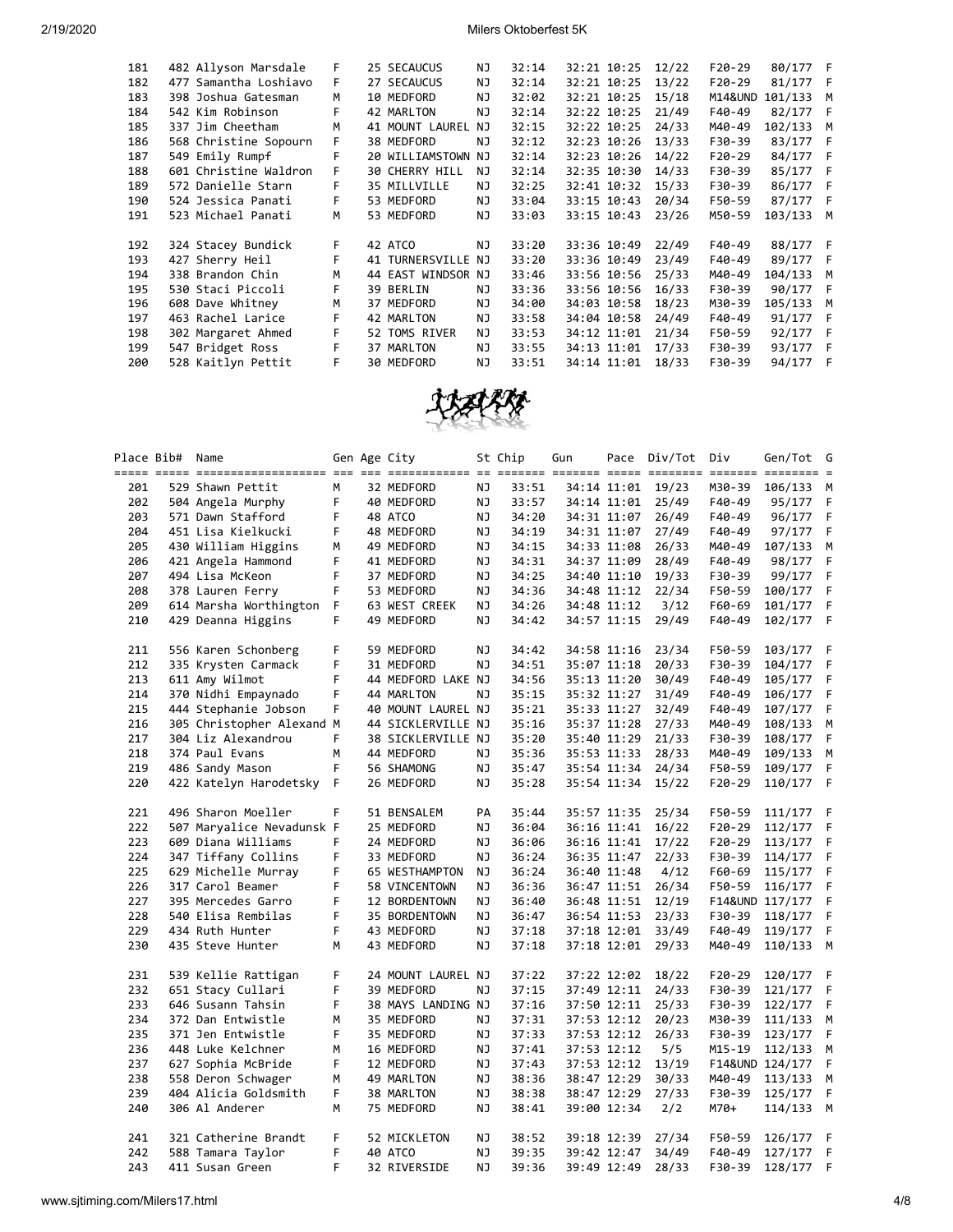| 244 | 413 Thomas Green         | м  | 64 RIVERSIDE | NJ. | 39:34 | 39:49 12:49       | 10/13 | M60-69 115/133 M  |  |
|-----|--------------------------|----|--------------|-----|-------|-------------------|-------|-------------------|--|
| 245 | 412 Mary Green           | F  | 63 RIVERSIDE | NJ. | 39:49 | 39:49 12:49       | 5/12  | F60-69 129/177 F  |  |
| 246 | 642 Teresa Terzano       | F. | 53 MT LAUREL | NJ. | 39:58 | 40:19 12:59       | 28/34 | F50-59 130/177 F  |  |
|     | 247 431 Elizabetg Hoover | F  | 11 MEDFORD   | NJ. | 40:09 | 40:27 13:01 14/19 |       | F14&UND 131/177 F |  |
| 248 | 648 Daphne Kaminski      | F. | 18 MEDFORD   | NJ. | 40:06 | 40:28 13:02       | 2/3   | F15-19 132/177 F  |  |
| 249 | 643 Nicole Bendixen      | F. | 18 MEDFORD   | NJ. | 40:06 | 40:28 13:02       | 3/3   | F15-19 133/177 F  |  |
| 250 | 599 John Waldron         | M  | 65 MEDFORD   | NJ. | 40:26 | 40:49 13:09       | 11/13 | M60-69 116/133 M  |  |



|     | Place Bib# Name |                           |    | Gen Age City                             |    | St Chip                  | Gun                 |             | Pace Div/Tot Div |        | Gen/Tot G         |             |
|-----|-----------------|---------------------------|----|------------------------------------------|----|--------------------------|---------------------|-------------|------------------|--------|-------------------|-------------|
|     |                 |                           |    |                                          |    |                          |                     |             |                  |        |                   |             |
| 251 |                 | 600 Kathy Waldron         | F. | 64 MEDFORD                               | ΝJ | 40:28                    |                     | 40:50 13:09 | 6/12             | F60-69 | 134/177           | - F         |
| 252 |                 | 380 Hannah Filip          | F  | 8 MEDFORD                                | ΝJ | 40:39                    |                     | 40:50 13:09 | 15/19            |        | F14&UND 135/177   | F           |
| 253 |                 | 379 Elaine Filip          | F  | 48 MEDFORD                               | ΝJ | 40:39                    |                     | 40:50 13:09 | 35/49            | F40-49 | 136/177           | F           |
| 254 |                 | 533 Scott Portner         | M  | 55 MEDFORD                               | ΝJ | 40:44                    |                     | 41:10 13:15 | 24/26            | M50-59 | 117/133           | М           |
| 255 |                 | 534 Laurie Portner        | F  | 55 MEDFORD                               | ΝJ | 40:44                    |                     | 41:11 13:16 | 29/34            | F50-59 | 137/177           | F           |
| 256 |                 | 527 Kimberly Peslak       | F  | 26 SUCCASUNNA                            | ΝJ | 41:24                    |                     | 41:40 13:25 | 19/22            | F20-29 | 138/177           | F           |
| 257 |                 | 582 Courtney Swanick      | F  | 26 BRYN MAWR                             | PA | 41:27                    |                     | 41:46 13:27 | 20/22            | F20-29 | 139/177           | F           |
| 258 |                 | 346 Troy Clifton          | м  | 26 BRYN MAWR                             | PA | 41:27                    |                     | 41:47 13:27 | 8/10             | M20-29 | 118/133           | M           |
| 259 |                 | 407 Alka Gomez            | F  | 41 MEDFORD                               | ΝJ | 41:49                    |                     | 41:54 13:30 | 36/49            | F40-49 | 140/177           | F           |
| 260 |                 | 557 Seth Schonberg        | М  | 65 MEDFORD                               | ΝJ | 41:39                    |                     | 41:58 13:31 | 12/13            | M60-69 | 119/133 M         |             |
|     |                 |                           |    |                                          |    |                          |                     |             |                  |        |                   |             |
| 261 |                 | 585 Avery Tatum           | F  | 13 TABERNACLE                            | ΝJ | 41:39                    |                     | 41:59 13:31 | 16/19            |        | F14&UND 141/177 F |             |
| 262 |                 | 584 Annemarie Tatum       | F  | 41 TABERNACLE                            | ΝJ | 41:39                    |                     | 42:00 13:31 | 37/49            | F40-49 | 142/177           | F           |
| 263 |                 | 454 Barbara Koch          | F  | 70 MEDFORD                               | ΝJ | 41:32                    |                     | 42:00 13:31 | 1/2              | F70+   | 143/177           | F           |
| 264 |                 | 521 Clinton Page          | м  | 35 COLUMBUS                              | ΝJ | 42:10                    |                     | 42:19 13:37 | 21/23            | M30-39 | 120/133           | M           |
| 265 |                 | 522 Veronica Page         | F  | 29 COLUMBUS                              | ΝJ | 42:10                    |                     | 42:19 13:38 | 21/22            | F20-29 | 144/177           | F           |
| 266 |                 | 563 James Sizemore        | м  | 46 MEDFORD                               | ΝJ | 42:38                    |                     | 42:45 13:46 | 31/33            | M40-49 | 121/133           | М           |
| 267 |                 | 535 Carol Pozzi           | F  | 50 MEDFORD                               | ΝJ | 43:22                    |                     | 43:45 14:05 | 30/34            | F50-59 | 145/177           | F           |
| 268 |                 | 623 Kathleen Carselle     | F  | 55 MEDFORD                               | ΝJ | 43:23                    |                     | 43:45 14:05 | 31/34            | F50-59 | 146/177           | F           |
| 269 |                 | 458 Antoinette Kyrtatas F |    | 10 MEDFORD                               | ΝJ | 43:43                    |                     | 44:04 14:11 | 17/19            |        | F14&UND 147/177   | F           |
| 270 |                 | 459 Frances Kyrtatas      | F. | 40 MEDFORD                               | ΝJ | 43:44                    |                     | 44:04 14:11 | 38/49            | F40-49 | 148/177           | - F         |
| 271 |                 | 610 Becky Wills           | F  | 41 MARLTON                               | ΝJ | 44:34                    |                     | 44:59 14:29 | 39/49            | F40-49 | 149/177           | - F         |
| 272 |                 | 636 Ricky Britner         | М  | 30 MEDFORD                               | ΝJ | 46:57                    |                     | 46:57 15:07 | 22/23            | M30-39 | 122/133           | M           |
| 273 |                 | 637 Brian Boecklen        | м  | 43 MEDFORD                               | ΝJ | 46:36                    |                     | 47:09 15:11 | 32/33            | M40-49 | 123/133           | M           |
| 274 |                 | 541 Jamie Reuter          | м  | 35 SHAMONG                               | ΝJ | 47:54                    |                     | 47:54 15:25 | 23/23            | M30-39 | 124/133           | M           |
|     |                 |                           | м  |                                          |    |                          |                     |             |                  |        |                   |             |
| 275 |                 | 586 Brandon Taylor        |    | 13 MEDFORD                               | ΝJ | 47:56                    |                     | 47:56 15:26 | 16/18            |        | M14&UND 125/133   | М           |
| 276 |                 | 307 Renee Andes           | F  | 41 MEDFORD                               | ΝJ | 47:30                    |                     | 47:56 15:26 | 40/49            | F40-49 | 150/177           | F           |
| 277 |                 | 308 Paige Andes           | F  | 7 MEDFORD                                | ΝJ | 47:30                    |                     | 47:57 15:26 | 18/19            |        | F14&UND 151/177   | F           |
| 278 |                 | 498 Karen Moore           | F  | 47 MEDFORD                               | ΝJ | 49:12                    |                     | 49:38 15:59 | 41/49            | F40-49 | 152/177           | F           |
| 279 |                 | 641 Erin Stewart          | F  | 45 MARLTON                               | ΝJ | 49:13                    |                     | 49:40 16:00 | 42/49            | F40-49 | 153/177           | F           |
| 280 |                 | 301 Wendy Agliano         | F  | 53 MARLTON                               | ΝJ | 50:33                    |                     | 50:56 16:24 | 32/34            | F50-59 | 154/177           | - F         |
| 281 |                 | 503 Mike Murphy           | M  | 42 MEDFORD                               | ΝJ | 51:12                    |                     | 51:30 16:35 | 33/33            | M40-49 | 126/133 M         |             |
| 282 |                 | 569 Danielle Spencer      | F  | 34 PHILADELPHIA PA                       |    | 51:56                    |                     | 52:20 16:51 | 29/33            | F30-39 | 155/177           | F           |
| 283 |                 | 425 Amanda Harrity        | F  | 31 MEDFORD                               | ΝJ | 51:56                    |                     | 52:21 16:51 | 30/33            | F30-39 | 156/177           | F           |
| 284 |                 | 596 Mandi Valachovic      | F  | 37 BURLINGTON                            | ΝJ | 52:07                    |                     | 52:34 16:56 | 31/33            | F30-39 | 157/177           | F           |
| 285 |                 | 341 Lucas Chin            | М  | 9 EAST WINDSOR NJ                        |    | 53:02                    |                     | 53:13 17:08 | 17/18            |        | M14&UND 127/133   | М           |
| 286 |                 | 342 Dana Chin             | F  | 44 EAST WINDSOR NJ                       |    | 53:02                    |                     | 53:13 17:08 | 43/49            | F40-49 | 158/177           | F           |
| 287 |                 | 606 Michelle Whalen       | F  | 44 SEWELL                                | ΝJ | 54:35                    |                     | 54:59 17:42 | 44/49            | F40-49 | 159/177           | F           |
| 288 |                 | 468 Michael Lazovitz      | м  | 12 MEDFORD                               | ΝJ | 56:20                    |                     | 56:46 18:17 | 18/18            |        | M14&UND 128/133   | М           |
| 289 |                 | 469 Sofia Lazovitz        | F  | 12 MEDFORD                               | ΝJ | 56:26                    |                     | 56:53 18:19 | 19/19            |        | F14&UND 160/177   | F           |
| 290 |                 | 452 Danielle Kline        | F  | 43 MANTUA                                | ΝJ | 56:51                    |                     | 57:19 18:27 | 45/49            | F40-49 | 161/177           | - F         |
|     |                 |                           |    |                                          |    |                          |                     |             |                  |        |                   |             |
| 291 |                 | 473 Kai Livingston        | F  | 73 MEDFORD                               | ΝJ | 58:45                    |                     | 59:21 19:07 | 2/2              | F70+   | 162/177           | - F         |
| 292 |                 | 467 Amy Lazovitz          | F  | 43 MEDFORD                               | ΝJ |                          | 59:53 1:00:19 19:25 |             | 46/49            | F40-49 | 163/177           | $\mathsf F$ |
| 293 |                 | 446 Jen Jones             | F  | 52 MEDFORD                               | ΝJ |                          | 59:53 1:00:19 19:25 |             | 33/34            | F50-59 | 164/177           | F           |
| 294 |                 | 334 Grace Capato          | F  | 62 MOUNT LAUREL NJ 1:00:01 1:00:34 19:30 |    |                          |                     |             | 7/12             | F60-69 | 165/177           | F           |
| 295 |                 | 373 Angie Evans           | F  | 41 MEDFORD                               |    | NJ 1:00:01 1:00:35 19:30 |                     |             | 47/49            | F40-49 | 166/177           | F           |
| 296 |                 | 500 William Moore         | м  | 61 TOMS RIVER                            |    | NJ 1:00:19 1:00:57 19:37 |                     |             | 13/13            | M60-69 | 129/133           | M           |
| 297 |                 | 499 Sarah Moore           | F  | 62 TOMS RIVER                            |    | NJ 1:00:21 1:00:58 19:38 |                     |             | 8/12             | F60-69 | 167/177           | F           |
| 298 |                 | 312 Valerie Balogh        | F  | 48 MANVILLE                              |    | NJ 1:00:33 1:01:12 19:42 |                     |             | 48/49            | F40-49 | 168/177           | F           |
| 299 |                 | 501 Brendan Moore         | м  | 26 MEDFORD                               |    | NJ 1:00:49 1:01:26 19:47 |                     |             | 9/10             | M20-29 | 130/133           | M           |
| 300 |                 | 565 Steven Smallberger    | М  | 56 MANVILLE                              |    | NJ 1:00:47 1:01:28 19:47 |                     |             | 25/26            | M50-59 | 131/133 M         |             |



|  | Place Bib# | Name                 |    | Gen Age City | St Chip | Gun | Pace Div/Tot Div | Gen/Tot                                       |  |
|--|------------|----------------------|----|--------------|---------|-----|------------------|-----------------------------------------------|--|
|  |            |                      |    |              |         |     |                  |                                               |  |
|  |            | 649 Charlie Kelchner | M. | 54 UNKNOWN   |         |     |                  | NJ 1:06:07 1:06:41 21:28 26/26 M50-59 132/133 |  |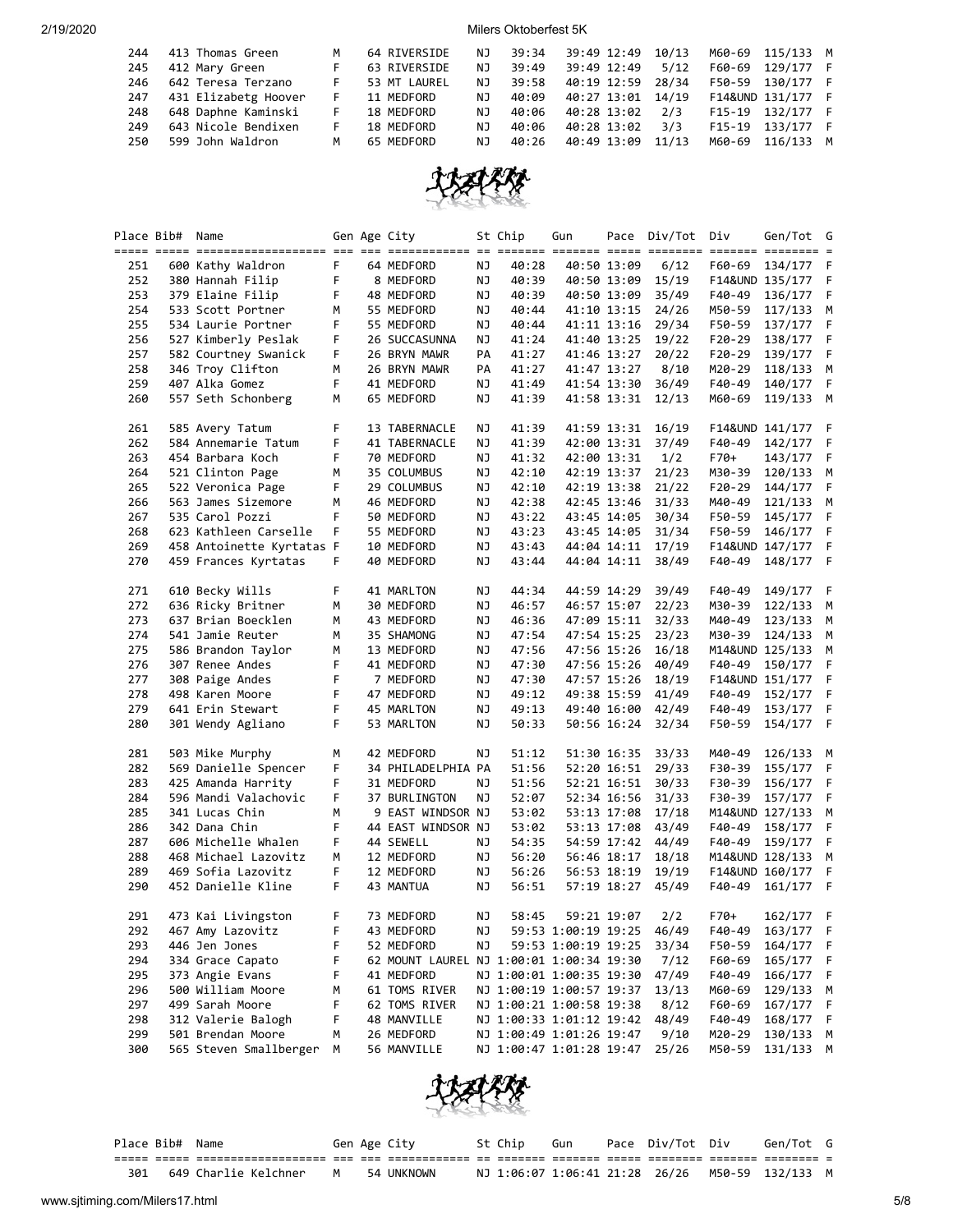| 302 | 449 Gina Kelchner         | F  | 42 MEDFORD                               | NJ 1:06:05 1:06:41 21:28 |  | 49/49 | F40-49   | 169/177 F |  |
|-----|---------------------------|----|------------------------------------------|--------------------------|--|-------|----------|-----------|--|
| 303 | 333 Maria Capato          | F  | 56 MOUNT LAUREL NJ 1:06:13 1:06:47 21:30 |                          |  | 34/34 | F50-59   | 170/177 F |  |
| 304 | 332 Jon Capato            | м  | 20 HONEY BROOKB PA 1:06:13 1:06:51 21:31 |                          |  | 10/10 | M20-29   | 133/133 M |  |
| 305 | 620 Kristin Zimmerman     | F. | 34 MEDFORD                               | NJ 1:08:21 1:08:52 22:10 |  | 32/33 | F30-39   | 171/177 F |  |
| 306 | 390 Barbara Funkhouser    | F  | 62 HADDON HEIGH NJ 1:09:01 1:09:31 22:23 |                          |  | 9/12  | F60-69   | 172/177 F |  |
| 307 | 343 Casey Christ          | F. | 33 MEDFORD                               | NJ 1:09:00 1:09:33 22:24 |  | 33/33 | F30-39   | 173/177 F |  |
| 308 | 604 Jane Welsey           | F. | 61 MEDFORD                               | NJ 1:09:01 1:09:33 22:24 |  | 10/12 | F60-69   | 174/177 F |  |
| 309 | 344 Beverly Christ        | F. | 67 MEDFORD                               | NJ 1:09:01 1:09:33 22:24 |  | 11/12 | F60-69   | 175/177 F |  |
| 310 | 399 Deborah Gentilello F  |    | 65 MEDFORD                               | NJ 1:09:24 1:09:56 22:31 |  | 12/12 | F60-69   | 176/177 F |  |
| 311 | 640 Gabriella Gentilell F |    | 29 CHERRY HILL                           | NJ 1:09:24 1:09:56 22:31 |  | 22/22 | $F20-29$ | 177/177 F |  |
|     |                           |    |                                          |                          |  |       |          |           |  |



## OVERALL WINNERS TOP 3 SCORE

## TOP MALE FINISHERS

| Place Bib# | Name                   | Ag City            |    | St Chip | Gun   |
|------------|------------------------|--------------------|----|---------|-------|
|            |                        |                    |    |         |       |
|            | 326 Robert Buzby       | 24 MEDFORD         | ΝJ | 17:49   | 17:49 |
| 2          | 635 Michael Kersten    | 33 MARLTON         | ΝJ | 18:16   | 18:16 |
| 3          | 574 Skip Stiles        | 33 PHILADELPHIA PA |    | 18:58   | 18:59 |
| 4          | 550 John Ruona         | 14 MEDFORD         | ΝJ | 19:13   | 19:14 |
| 5          | 419 David Gutwirth     | 47 MEDFORD         | NJ | 19:16   | 19:18 |
| 6          | 531 Wallace Pickard Iv | 14 INDIAN MILLS NJ |    | 19:19   | 19:21 |
| 7          | 375 Ronnie Fagan       | 34 TABERNACLE      | ΝJ | 19:26   | 19:29 |
| 8          | 396 Gregory Gatesman   | 42 MEDFORD         | ΝJ | 19:35   | 19:36 |
| 9          | 360 Kevin Doyle        | 54 MEDFORD         | ΝJ | 19:52   | 19:53 |
| 10         | 634 Steven Perez       | 36 MEDFORD         | ΝJ | 19:52   | 19:54 |

### TOP FEMALE FINISHERS

| Place Bib# | Name                 | Ag City            |    | St Chip | Gun   |
|------------|----------------------|--------------------|----|---------|-------|
|            |                      |                    |    |         |       |
| 1          | 551 Kate Ruona       | 13 MEDFORD         | ΝJ | 19:59   | 20:00 |
| 2          | 566 Megan Soltysik   | 34 SHAMONG         | ΝJ | 20:29   | 20:31 |
| 3          | 367 Barbara Eiferman | 41 MEDFORD         | NJ | 21:24   | 21:33 |
| 4          | 443 Jessica Jennings | 28 HADDON HEIGH NJ |    | 21:47   | 21:50 |
| 5          | 440 Jeanelle Jamison | 38 MEDFORD         | ΝJ | 22:16   | 22:20 |
| 6          | 575 Remy Stiles      | 32 PHILADELPHIA PA |    | 22:41   | 22:46 |
| 7          | 309 Silvia Andrews   | 43 VINCENTOWN      | NJ | 22:51   | 22:56 |
| 8          | 386 Carlie Flake     | 24 TABERNACLE      | NJ | 23:12   | 23:15 |
| 9          | 356 Jennifer Dorn    | 45 TABERNACLE      | NJ | 23:43   | 23:46 |
| 10         | 625 Megan Bondomes   | 20 MEDFORD         | ΝJ | 23:42   | 23:49 |



# MILERS OKTOBERFEST 5K AGE-GROUP RESULTS

MALE AGE GROUP: 1 - 14 (2 WINNERS)

| Place Bib# Name |                        | Age City           |     | St Gun |
|-----------------|------------------------|--------------------|-----|--------|
|                 |                        |                    |     |        |
| $\mathbf{1}$    | 550 John Ruona         | 14 MEDFORD         | NJ. | 19:14  |
| $\mathcal{P}$   | 531 Wallace Pickard Iv | 14 INDIAN MILLS NJ |     | 19:21  |
| 3.              | 650 Rj Birdsall        | 14 MEDFORD         | NJ. | 20:43  |
| 4               | 587 James Taylor       | 12 MEDFORD         | NJ. | 20:59  |
| 5.              | 415 Dylan Gsell        | 12 MEDFORD         | N J | 23:46  |
|                 |                        |                    |     |        |

FEMALE AGE GROUP: 1 - 14 (2 WINNERS)

|               | Place Bib# Name |                       | Age City           |     | St Gun |
|---------------|-----------------|-----------------------|--------------------|-----|--------|
|               |                 |                       |                    |     |        |
| $\mathbf{1}$  |                 | 385 Laura Finelli     | 11 MEDFORD         | NJ. | 24:52  |
| $\mathcal{P}$ |                 | 455 Claudia Koch      | 12 MEDFORD LAKE NJ |     | 25:32  |
| 3.            |                 | 460 Katerina Kyrtatas | 13 MEDFORD         | N J | 26:04  |
| Δ.            |                 | 644 Katie Freund      | 11 MEDFORD         | N J | 27:49  |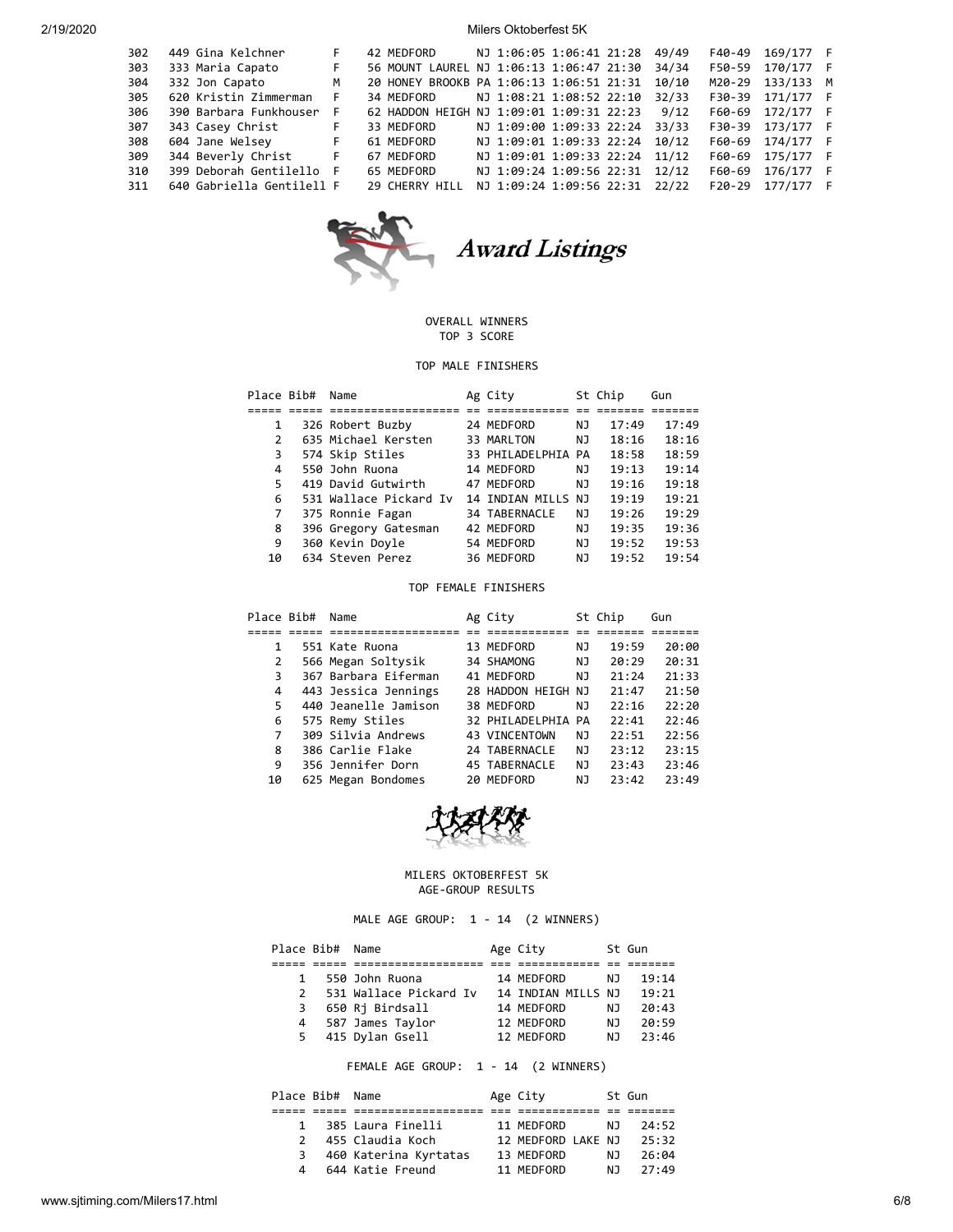| 2/19/2020 |              |                 |                                                                          | Milers Oktoberfest 5K    |           |                |
|-----------|--------------|-----------------|--------------------------------------------------------------------------|--------------------------|-----------|----------------|
|           | 5            |                 | 638 Sarah Ko                                                             | 11 MEDFORD               | NJ        | 28:13          |
|           |              |                 | MALE AGE GROUP: 15 - 19 (2 WINNERS)                                      |                          |           |                |
|           |              | Place Bib# Name |                                                                          | Age City                 |           | St Gun         |
|           | 1            |                 | 511 Tyler Norman                                                         | 15 SHAMONG               | ΝJ        | 20:53          |
|           | $\mathbf{2}$ |                 | 464 Jarrod Larosa                                                        |                          | NJ 1      | 21:06          |
|           |              | 3               | 364 Flynn Dymkowski                                                      | 15 MEDFORD<br>15 MEDFORD |           | NJ 21:52       |
|           |              | $4 \quad$       | 487 Boaz Matlack                                                         | 18 MEDFORD               | NJ 1      | 25:34          |
|           | 5            |                 | 448 Luke Kelchner                                                        | 16 MEDFORD               | NJ 1      | 37:53          |
|           |              |                 | FEMALE AGE GROUP: 15 - 19 (2 WINNERS)                                    |                          |           |                |
|           |              | Place Bib# Name |                                                                          | Age City                 |           | St Gun         |
|           |              | $1 \quad$       |                                                                          |                          | NJ        | 24:34          |
|           | $\mathbf{2}$ |                 | 633 Sarah Cawley 15 MEDFORD<br>648 Daphne Kaminski 18 MEDFORD            |                          | NJ        | 40:28          |
|           | 3            |                 | 643 Nicole Bendixen 18 MEDFORD                                           |                          | NJ        | 40:28          |
|           |              |                 | MALE AGE GROUP: 20 - 29 (2 WINNERS)                                      |                          |           |                |
|           |              | Place Bib# Name |                                                                          | Age City                 |           | St Gun         |
|           |              | $1 \quad$       | 509 John Niedrach                                                        |                          |           |                |
|           |              |                 | 2 382 Martin Finch 25 MOUNT LAUREL NJ                                    | 26 PHILADELPHIA PA       |           | 21:53          |
|           |              | 3               |                                                                          |                          |           | 23:36<br>25:24 |
|           |              | $4 \quad$       | 562 Derek Singkamanand 23 MARLTON NJ<br>381 Max Finch 27 PHILADELPHIA PA |                          |           | 25:32          |
|           | 5            |                 | 513 Joseph Obrien                                                        | 24 BRIGANTINE            | NJ        | 27:28          |
|           |              |                 |                                                                          |                          |           |                |
|           |              |                 | FEMALE AGE GROUP: 20 - 29 (2 WINNERS)                                    |                          |           |                |
|           |              | Place Bib# Name |                                                                          | Age City                 |           | St Gun         |
|           |              |                 | 1 443 Jessica Jennings 28 HADDON HEIGH NJ                                |                          |           | 21:50          |
|           |              | $2^{\circ}$     | 386 Carlie Flake 24 TABERNACLE NJ                                        |                          |           | 23:15          |
|           |              |                 | 3 625 Megan Bondomes                                                     | 20 MEDFORD               | <b>NJ</b> | 23:49          |
|           |              | $4 \quad$       | 560 Olivia Sheasley 26 VINCENTOWN                                        |                          | NJ        | 24:24          |
|           |              | 5.              | 361 Pamela Duncan                                                        | 25 BROOKLYN              | NY L      | 25:12          |
|           |              |                 | MALE AGE GROUP: 30 - 39 (2 WINNERS)                                      |                          |           |                |
|           |              | Place Bib# Name |                                                                          | Age City                 |           | St Gun         |
|           |              |                 |                                                                          |                          |           |                |
|           | 1            |                 | 375 Ronnie Fagan                                                         | 34 TABERNACLE            | ΝJ        | 19:29          |
|           | 2            |                 | 634 Steven Perez                                                         | 36 MEDFORD               | ΝJ        | 19:54          |
|           | 3            |                 | 368 Mark Elberson                                                        | 39 MEDFORD               | ΝJ        | 19:57          |
|           | 4<br>5.      |                 | 495 Brian McVey<br>328 Andrew Caden                                      | 39 MEDFORD<br>31 MARLTON | ΝJ<br>ΝJ  | 22:13<br>24:16 |
|           |              |                 |                                                                          |                          |           |                |
|           |              |                 | FEMALE AGE GROUP: 30 - 39 (2 WINNERS)                                    |                          |           |                |
|           |              | Place Bib# Name |                                                                          | Age City                 |           | St Gun         |
|           | 1            |                 | 440 Jeanelle Jamison                                                     | 38 MEDFORD               | ΝJ        | 22:20          |
|           | $\mathbf{2}$ |                 | 575 Remy Stiles                                                          | 32 PHILADELPHIA PA       |           | 22:46          |
|           | 3            |                 | 319 Carolyn Bernacki                                                     | 34 DELRAN                | NJ        | 27:14          |
|           | 4            |                 | 515 Melissa Olkowski                                                     | 37 MEDFORD               | NJ        | 27:39          |
|           | 5            |                 | 567 Nora Sooy                                                            | 36 MARLTON               | NJ        | 27:48          |
|           |              |                 | MALE AGE GROUP: 40 - 49 (2 WINNERS)                                      |                          |           |                |
|           |              | Place Bib# Name |                                                                          | Age City                 |           | St Gun         |
|           |              |                 |                                                                          |                          |           |                |
|           | $\mathbf{1}$ |                 | 419 David Gutwirth                                                       | 47 MEDFORD               | ΝJ        | 19:18          |
|           | $\mathbf{2}$ |                 | 396 Gregory Gatesman                                                     | 42 MEDFORD               | NJ        | 19:36          |
|           |              | 3               | 474 Derek Livingston                                                     | 42 MEDFORD               | NJ        | 19:56          |
|           | 4<br>5.      |                 | 470 Andy Lazovitz<br>580 Daniel Sturtz                                   | 43 MEDFORD<br>42 MARLTON | NJ<br>ΝJ  | 20:55<br>21:46 |
|           |              |                 |                                                                          |                          |           |                |
|           |              |                 | FEMALE AGE GROUP: 40 - 49 (2 WINNERS)                                    |                          |           |                |
|           |              | Place Bib# Name |                                                                          | Age City                 |           | St Gun         |

|               | Place Bib# Name |                    | Age Lity      |     | St Gun |  |
|---------------|-----------------|--------------------|---------------|-----|--------|--|
|               |                 |                    |               |     |        |  |
| 1.            |                 | 309 Silvia Andrews | 43 VINCENTOWN | N J | 22:56  |  |
| $\mathcal{P}$ |                 | 356 Jennifer Dorn  | 45 TABERNACLE | N J | 23:46  |  |
| 3.            |                 | 590 Karen Tennant  | 42 MEDFORD    | דוח | 24:36  |  |
|               |                 |                    |               |     |        |  |